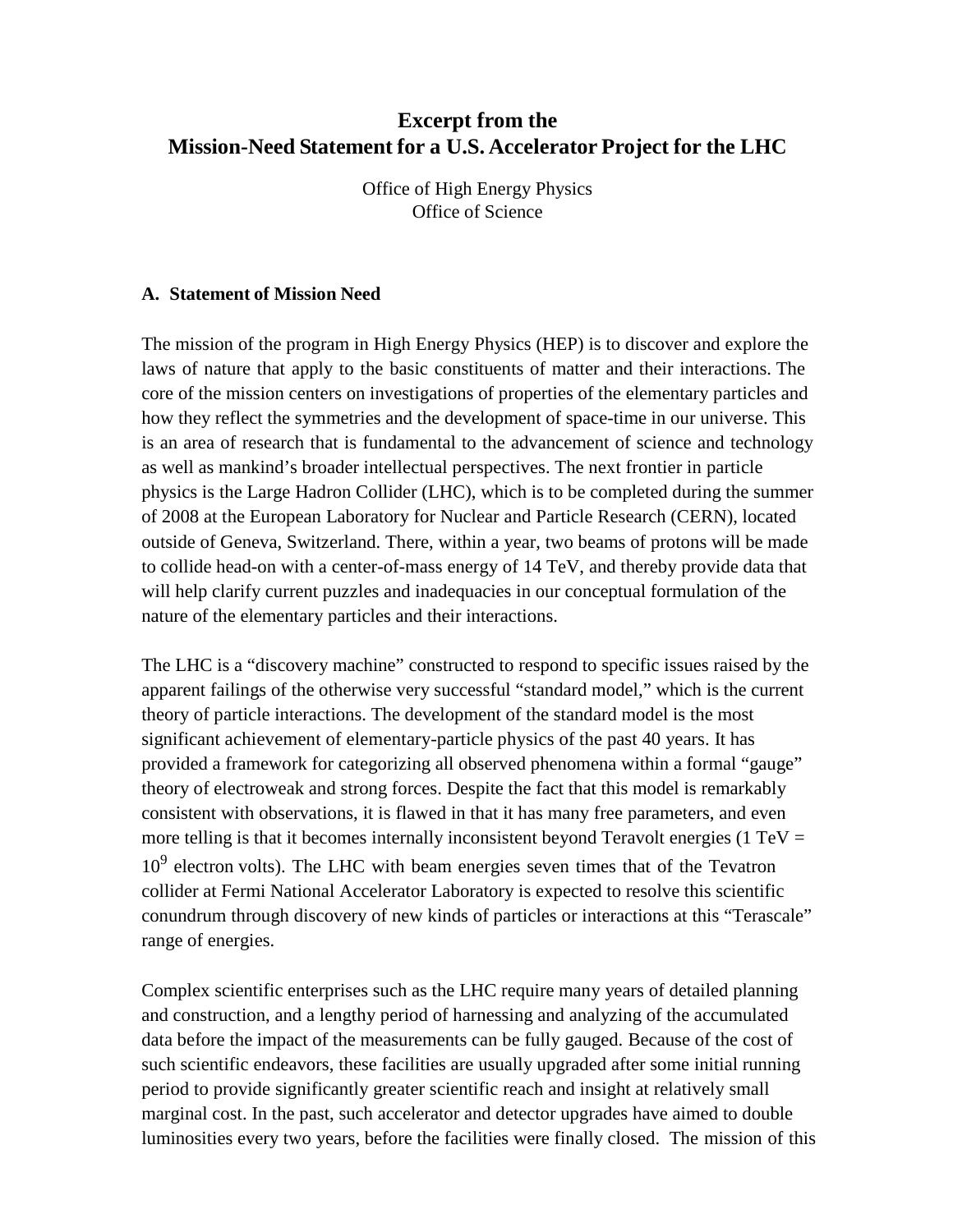project is to participate and contribute to the LHC upgrade program. A multi-laboratory collaboration has submitted a proposal to the DOE listing possible U.S. contributions to the upgrade of the LHC accelerator complex. They provide relatively detailed perspectives on options based on U.S. interest as well as recognized U.S. expertise in accelerators. The U.S. contributions outlined in the upgrade proposal will enable a projected two- to three-fold increase in LHC luminosity, with the approved U.S. items assembled and ready for installation by the beginning of 2013, as currently envisioned by CERN.

#### **B. Analysis in Support of Mission Need**

A recent study by the National Academy of Sciences (EPP-2010, ISBN 0-309-10195-6) has recommended that U.S. participation in the LHC program, "including any wellmotivated potential upgrades," be regarded as our nation's highest scientific priority for particle physics. CERN is already planning a luminosity upgrade for LHC operations at 14 TeV, and the project has gained financial support from CERN as well as additional support from the European Union. This phase of the upgrade is scheduled for completion

in or about 2013. Any formal decisions on further upgrades, possibly to about  $10^{35}$ 

events/ $\text{cm}^2$ /s, are expected in 2011, once sufficient scientific results from the LHC become available to justify the need for a further increase in luminosity. (See explanatory letter of January 14, 2008 from Robert Aymar, Director General of CERN, to Ray Orbach, and the website for a "Kickoff" to the upgrade:

<http://indico.cern.ch/conferenceOtherViews.py?view=standard&confId=30583>)

The goals of the currently proposed fabrication project are in full accord with those articulated in the Strategic Plan of the DOE Office of Science to "explore the fundamental interactions of energy, matter, time and space," as well as with its mission to "keep the U.S. at the forefront of intellectual leadership" (DOE/SC-0079, February 2004). These goals have been endorsed through internal as well as external reviews of the LHC research program, and were supported most enthusiastically by the EPP-2010 study conducted by the National Academy. For example, the first itemized finding of the EPP- 2010 report states: "The study of LHC physics will be at the center of the U.S. particle physics program during the coming decade," and the report's major action item proffers: "The highest priority for the U.S. national effort in elementary particle physics should be to continue to be an active partner in realizing the physics potential of the LHC experimental program." This envisions full participation in an upgrade of the LHC: "As potential upgrades to the detectors and the accelerator are motivated and defined through scientific results, the U.S. particle physics program should consider the provision of in- kind contributions as appropriate." The recent P5 subpanels of HEPAP concur. In its 2005 statement of the planning guidelines for the future of the field, the first item in the Panel's Roadmap states: "The LHC program is our most important near term project given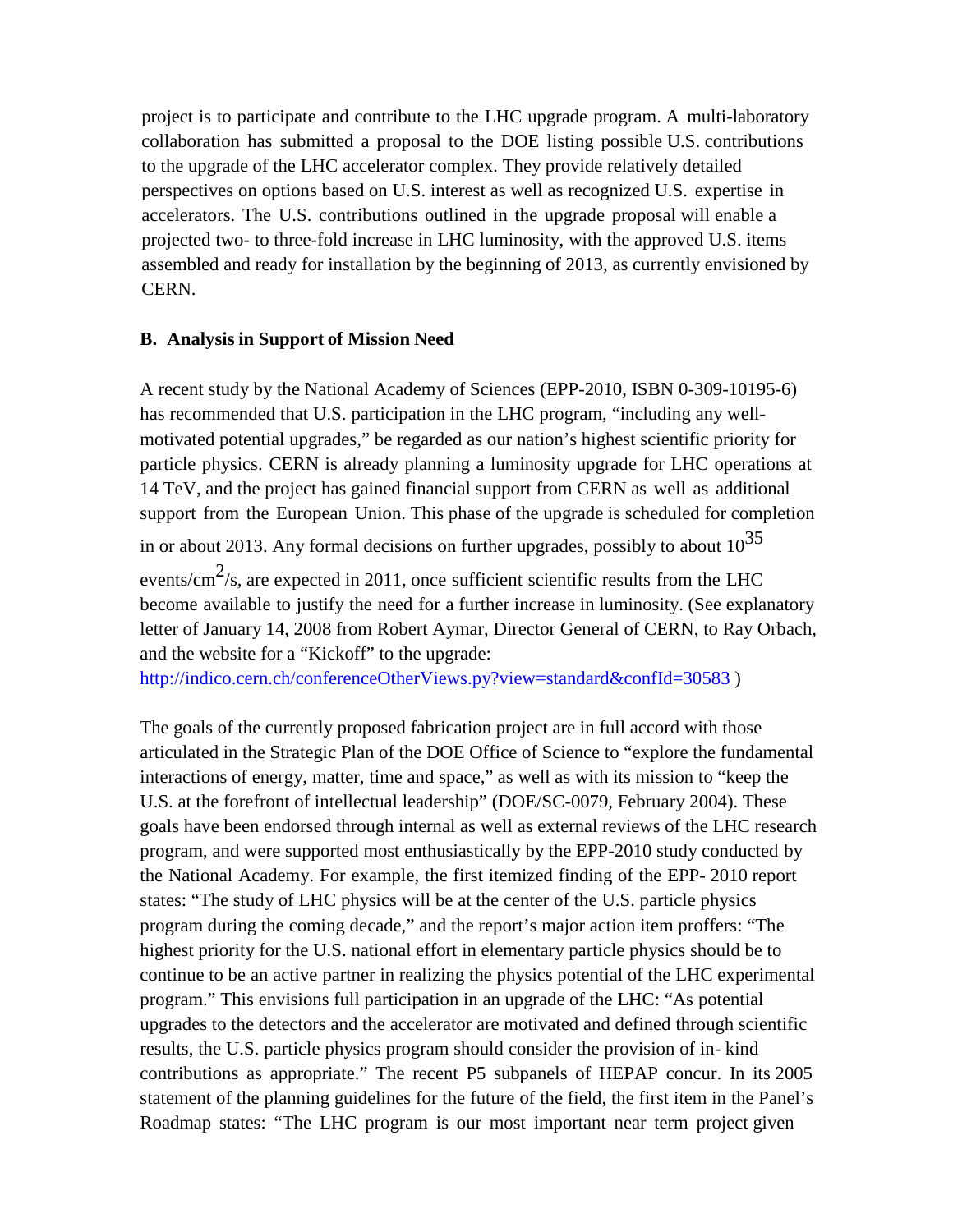its broad science agenda and potential for discovery. It will be important to support the physics analysis, computing, maintenance and operations, upgrade R&D and necessary travel to make the U.S. LHC program a success. The level of support of this program should not be allowed to erode through inflation." The Panel has also indicated that "extending exploration of the energy frontier with the LHC accelerator and detector luminosity upgrades is *absolutely central*" to the field. The latest P5 report, released in June 2008, is equally clear about the centrality of the science of the LHC, and recommends that the LHC and its upgrades be given top priority under any financial scenario.

#### **C. Importance of Mission Need and Impact If Not Approved**

The LHC will be the premier facility for particle physics over the next 10-20 years. CERN has decided that following an initial few years of operation, the upgrade components needed to extend the scientific reach of the facility will be installed in early 2013. This corresponds to the point in time at which marginal increases in science return start to take longer to achieve, thereby reducing the LHC cost-effectiveness due to longer operating times. A modest investment to increase the capabilities of the LHC in 2013 will ensure an increase in science productivity through 2016 commensurate with DOE's operational and research expenditures.

The entire program, including any future upgrades in luminosity, is in accord with the strategic goals of the DOE to advance scientific understanding at the fundamental level. It is anticipated that the initial LHC upgrade will be implemented with or without U.S. involvement. The rejection of the Accelerator Project would deny the opportunity for U.S. physicists to stay at the cutting edge of accelerator technology and cause an erosion of U.S. core competency in this area

As emphasized in the EPP 2010 study, this is the highest priority for the research program in particle physics, and lack of approval could for many reasons be detrimental to the future development of science in the U.S.

To maintain our full intellectual engagement and leadership at the energy frontier, and thereby fulfill DOE's strategic goals for science, the U.S. must participate in the LHC program. There is no alternative way of achieving this goal because multi-TeV energies, available only at the LHC, are required to probe the known limitations of the standard model. Participation in the upgrade would offer the U.S. the opportunity to benefit from its previous investment in the LHC, and enable it to continue developing novel techniques and analysis tools leading to additional important discoveries expected from the upgrade. Just as previous upgrades of the Tevatron Collider at Fermilab and of SLAC are providing greater insight into the physics of the present scientific frontier, so too will the LHC upgrade assure a more thorough exploration of the LHC energy frontier. The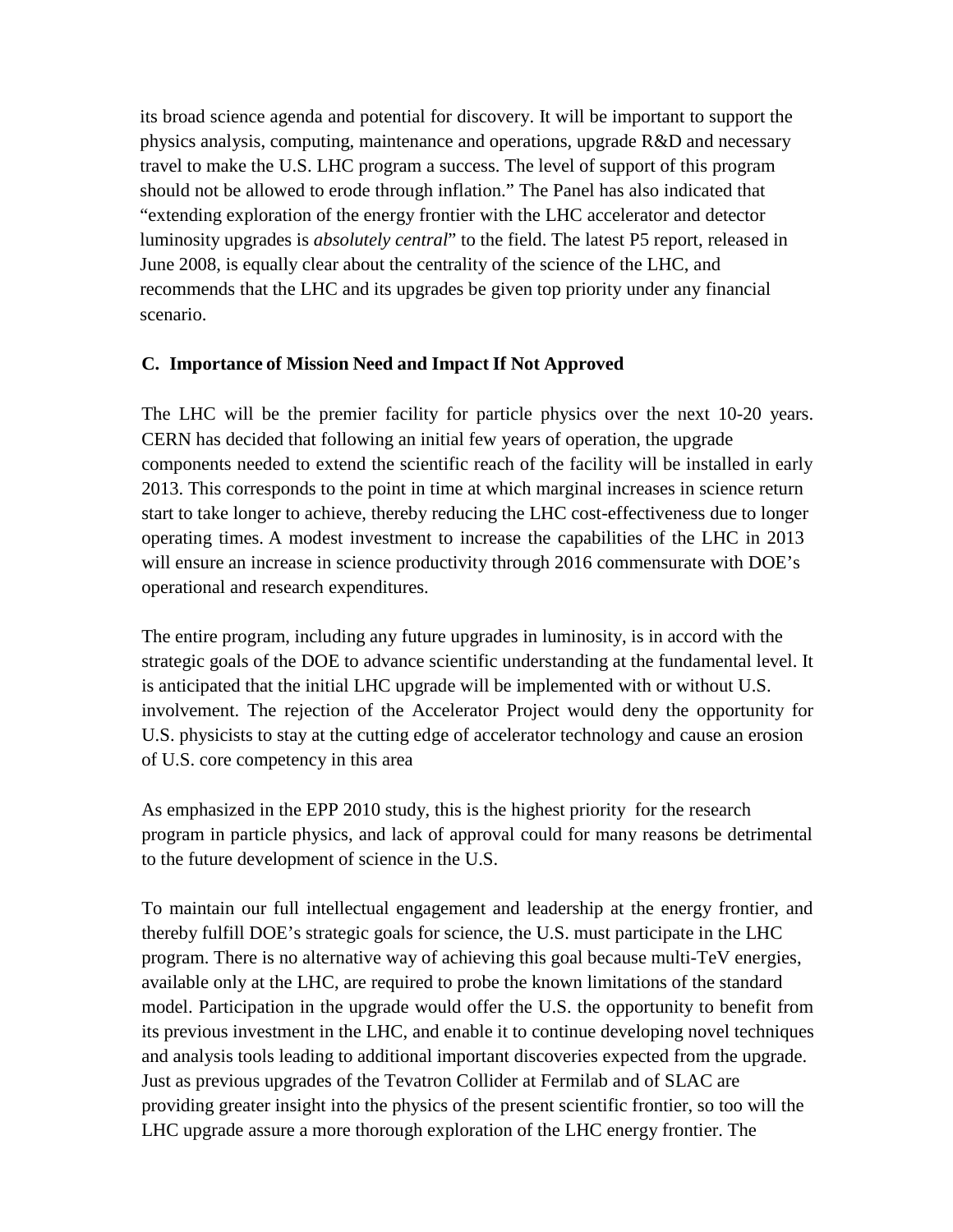rejection of the Accelerator Project would exclude the U.S. from this cost-effective way of pursuing the physics at the next energy frontier, and thereby diminish the training and career development opportunities of future generations of U.S. scientists. Our dropping out of the LHC program would likely affect the image of U.S. leadership in international scientific projects and would also threaten any future construction of major international HEP accelerator facilities within the U.S.

# **D. Constraints and Assumptions**

### 1. Operational Limitations

There are currently no foreseen operational limitations concerning the effectiveness, capacity, technology or organization of the project. The criteria for reliable operations of the LHC accelerator, solely a CERN responsibility, will be established from the experience gained in the upcoming years of operation at lower luminosity.

Adequate technical and human resources are available at DOE laboratories, collaborating universities, and industrial firms to plan and execute this project on a competitive basis.

# **E. Applicable Conditions and Interfaces**

The components authorized for the project are to be delivered to the CERN site for installation and commissioning by CERN. An appropriate U.S. laboratory will be selected for hosting the U.S. accelerator contributions, and be responsible for coordinating the needs of the U.S. project. U.S. laboratories participating in the project will negotiate with CERN separate MOUs for their individual deliverables to the LHC luminosity upgrade.

### **F. Resource Requirements and Schedule**

The following profile has been estimated only for planning purposes. Neither the profile nor the schedule has been approved. The estimated cost of the project can be expected to change when the scope of the LHC upgrade and the degree of U.S. participation is fully determined. Changes in any proposed scope and schedule will impact the cost profile. The project would be funded as a Major Item of Equipment.

The table below shows the preliminary schedule for Critical Decisions for the Upgrade.

| CD-0 Approve Mission Need               | 1 <sup>st</sup> quarter FY 2009 |
|-----------------------------------------|---------------------------------|
| CD-1 Approve Alternative and Cost Range | $2nd$ quarter FY 2009           |

### **Preliminary Critical Decisions**